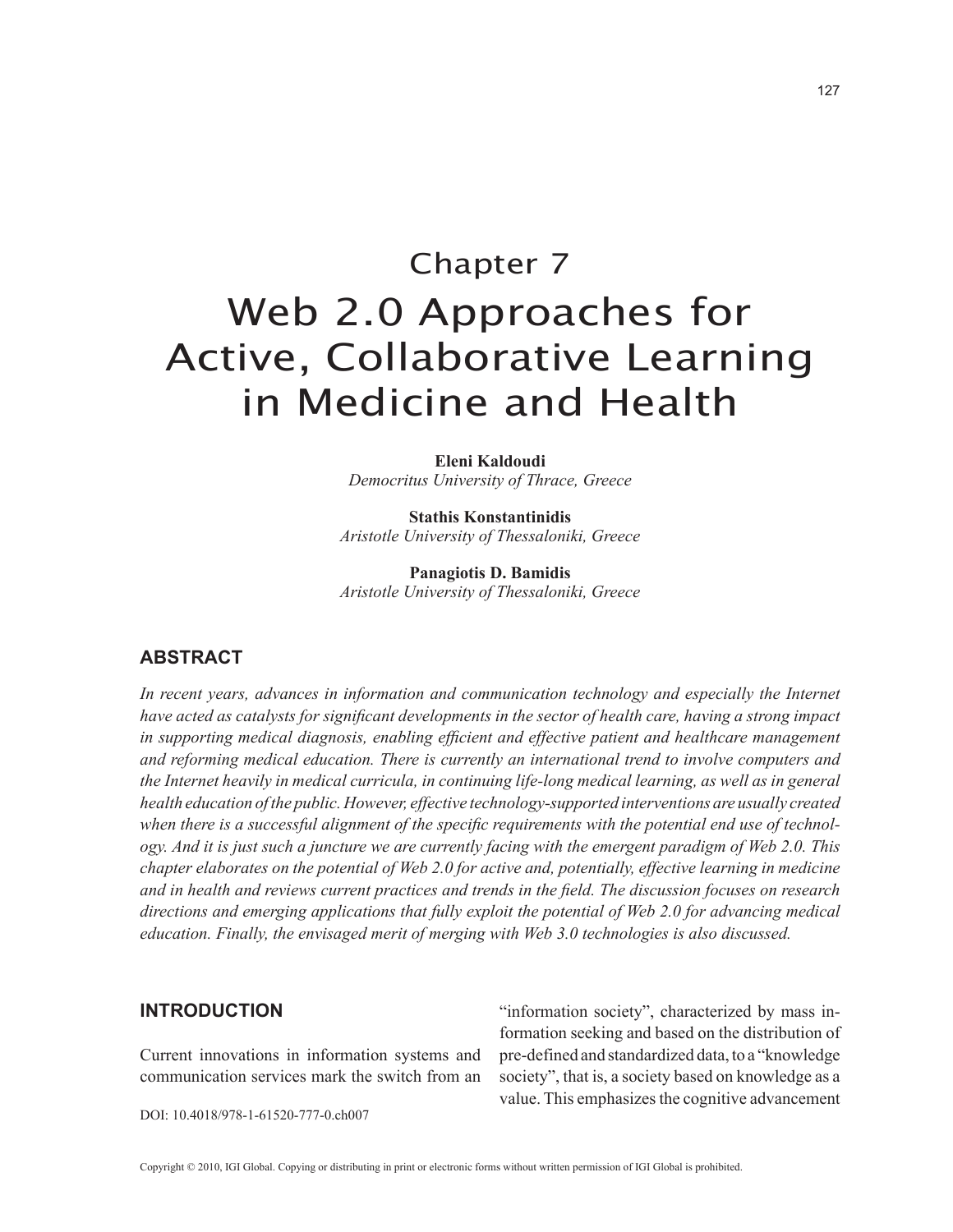and involvement of each individual. The growing use of Internet not only modifies quickly and habitually the way people work but it also leads the race in this educational revolution.

The penetration of technology and the Internet in medical education, and in education in general, created a new situation where the teacher as mediator to knowledge can often be bypassed while the individual strives for knowledge based on their own efforts and aided by the vast amount of information and educational activities presented in the Web. When new technologies where first introduced in education about two decades ago (although experimental attempts date back to 1970s), there was a considerable hype about the emerging electronic teacher, which fortunately soon enough subsided to reveal serious limitations of the computer-to-student education model (Dertouzos, 1997). The emerging Web 2.0 paradigm however is promising to bring about yet another new situation, where the conventional human mediator as well as the electronic mediator in the form of the Internet and the Web is replaced by virtual dynamic communities of peers that learn and advance together.

This chapter will elaborate on the potential of Web 2.0 for active and, potentially, effective learning in medicine and health and review current practices and emerging advances in the field, providing an indicative overview of various projects were Web 2.0 is used to support health and medical education. The chapter will also present some example emerging application areas where Web 2.0 is expected to find its full implementation by enabling new online educational experiences not previously possible to achieve, including full support of active learning, new ways of assessment and evaluation, content sharing educational communities and content repurposing in medical education.

## **BACKGROUND**

## **Education in medicine and Health**

Medical education is drawing much attention, due to its special characteristics. Firstly, it is a field that encompasses not only the fundamental issue of education, but also the sensitive issue of health and health care services. Furthermore, education in medicine is multidisciplinary and rather long, involving a good number of academic years and extending to life-long continuing updating and learning. Additionally, medical education is traditionally based on a two-fold model: theoretical instruction based on textbooks and clinical practice with one-to-one interaction. Finally, one should stress the current enormous expansion in medical and biomedical knowledge, which constitutes a fundamental challenge in medical education (Papaioakeim et al, 2006). As a result, two main issues arise in medical education: (a) the necessity for overspecialized learning material and educators; and (b) the trend towards a disease-based approach, rather than the more intuitive patient centered view.

In order to address these problems, medical education is embracing tools and approaches from two different fields. On one hand, alternative educational approaches have long been introduced in medicine. These include integrative curricula delivered via active, self-directed, student-centered, experiential learning. One the other hand, information technologies are also being employed to harness information explosion and support teaching in various ways. Ultimately, these two different fields could combine their contributions, with information technology effectively supporting active learning in medicine.

Traditionally, medical education requires students to sit through hours of lectures on basic sciences, while discussion takes place in large groups, sometimes with the whole class present. Advances in our understanding of learning processes now